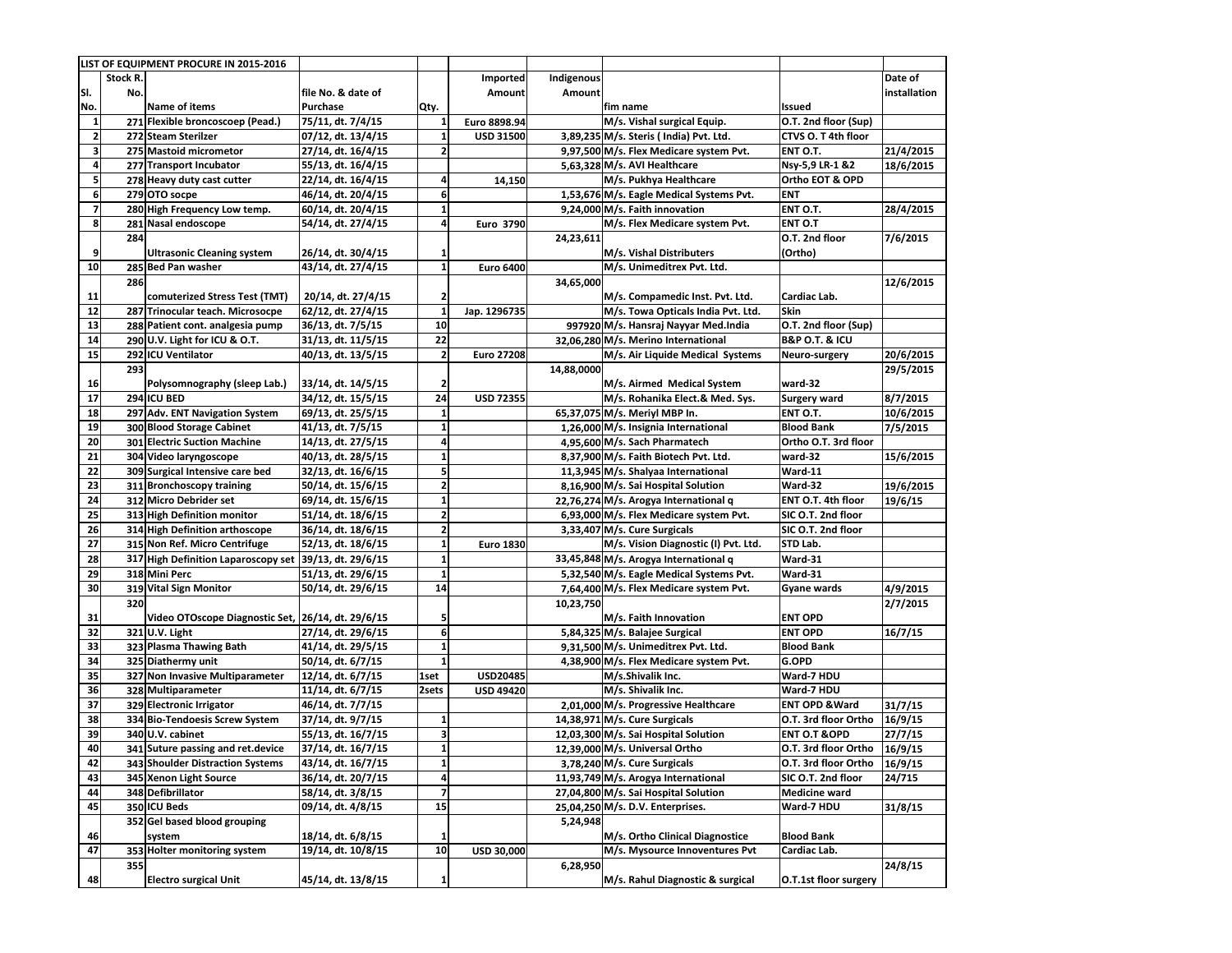|    |     | 356 Autologous Cond. Plasma            |                     |                         |                   | 11,80,054   |                                      |                            | 16/9/15    |
|----|-----|----------------------------------------|---------------------|-------------------------|-------------------|-------------|--------------------------------------|----------------------------|------------|
| 49 |     | system                                 | 37/14, dt. 13/8/15  | 1                       |                   |             | M/s. Cure Surgicals                  | O.T. 3rd floor Ortho       |            |
|    | 357 |                                        |                     |                         |                   | 4,34,000    |                                      |                            | 16/9/2015  |
| 50 |     | <b>Arthoscopic Fluid Mang.System</b>   | 54/14, dt. 13/8/15  | 1set                    |                   |             | M/s. Cure Surgicals                  | O.T. 3rd floor Ortho       |            |
| 51 |     | 359 HD Imaging System                  | 59/14, dt. 6/8/15   | 1set                    |                   |             | 49,75,695 M/s. Cure Surgicals        | SIC O.T. 2nd floor         | 8/9/2015   |
| 52 |     | 360 Thermal shock therapy unit         | 23/14, dt. 20/8/15  | 1                       |                   |             | 8,31,600 M/s. Mediquip Enterpries    | CIO (physio)               |            |
| 53 |     | 361 Excreted bilogical Fluid           | 03/15, dt. 20/8/15  | $\overline{\mathbf{2}}$ |                   |             | 49,26,300 M/s. Vishal Distributers   | O.T. 3rd floor Ortho       | 28/8/15    |
| 54 |     | 362 Cytocentrifuge                     | 29/14, dt. 20/8/15  | 2                       | Euro 14,776       |             | M/s. B.R. Biomedical Pvt. Ltd.       | Pathology                  |            |
| 55 |     | 369 Haematology Analyzer               | 24/14, dt. 31/8/15  | $\mathbf 1$             |                   |             | 12,60,000 M/s. Biocell Medicare      | CIO Lab.                   | 17/9/15    |
| 56 |     | 370 Ref.centrifuge table top           | 54/14, dt. 2/9/15   | $\mathbf 1$             |                   |             | 3,30,194 M/s. Scientific Systems     | <b>Anatomy VMMC</b>        | 14/9/15    |
| 57 |     | 372 Freeze Dryer (Lypophilizer)        | 62/13, dt. 3/9/15   | $\mathbf{1}$            | US\$ 35457.26     |             | M/s. Biogentek BG (I) Pvt. Ltd.      | STD Lab.                   |            |
| 58 |     | 374 Automated Hbalc Analyzer           | 28/14, dt. 3/9/15   | $\mathbf 1$             |                   |             | 7.87.500 M/s. Biocell Medicare       | Lab. Medicine              | 15/9/15    |
|    | 375 |                                        |                     |                         | US\$53812         |             | M/s. Emco Tech Equipment Pvt. Ltd.   |                            |            |
| 59 |     | <b>Spectral Domain OCT</b>             | 21/12, dt. 7/9/15   | 1                       |                   |             | Eye O.T.                             |                            |            |
|    | 376 |                                        |                     |                         | US\$ 24700        |             | M/s. Emco Tech Equipment Pvt. Ltd.   |                            |            |
| 60 |     | Non Contact optical biometer           | 21/12, dt. 7/9/15   | 1                       |                   |             | Eve O.T.                             |                            |            |
| 61 |     | 378 Upright pent.microscope            | 47/14, dt. 10/9/15  | $\mathbf{1}$            |                   |             | 6,72,000 M/s. Dewinter optical inc.  | Histopathology             |            |
| 62 |     | 381 Patient warming system             | 31/14, dt. 14/9/15  | 15                      |                   |             | 72,45,000 M/s. Standard Traders      | Ward-7 HDU                 | 28.10.15   |
| 63 |     | 384 Fractinal flow reserve FFR         | 20/14, dt. 17/9/15  | $\mathbf{1}$            |                   |             | 22,42,800 M/s. Scien Med             | Cath Lab.                  |            |
| 64 |     | 386 Vital Sign Monitor                 | 32/13, dt. 21/9/15  | 1set                    |                   |             | 17,41,950 M/s. D.V. Enterprises.     | <b>Surgery</b>             | 17/3/16    |
| 65 |     | 387 ICU Beds fully automatic           | 32/14, dt. 21/9/15  | 10                      |                   |             | 18,79,500 M/s. D.V. Enterprises.     | Neuro-surgery              |            |
|    |     | 388 Cardiovascular electro             |                     |                         |                   | 56,70,000   |                                      |                            |            |
| 66 |     | Physiology                             | 20/14, dt. 23/9/15, | 1                       |                   |             | M/s. St.Jude medical Inida Pvt. Ltd. | Cath Lab.                  |            |
| 67 |     | 390 Vital Sign Monitor                 | 58/14, dt. 24/9/15  | 2sets                   |                   |             | 46,17,900 M/s. D.V. Enterprises.     | <b>Medicine ward</b>       |            |
| 68 |     | 391 C.Arm image                        | 13/14, dt. 23/9/15  | 2                       | US\$86772         |             | 14.00.000 M/s. wipro GE Healthcare   | O.T.3rd floor Ortho        |            |
| 69 |     | 393 Tissue Prosser                     | 13/14, Dt. 24/8/15  | $\mathbf 1$             | <b>Euro 14200</b> |             | M/s. Bio Int Technology              | Histopathalogy             | 24.11.15   |
|    | 395 |                                        |                     |                         | <b>Euro 15000</b> |             |                                      |                            |            |
| 70 |     | <b>Active Passive Exercise Trainer</b> | 37/14 Dt. 1/10/15   | 1                       |                   |             | M/s. Hospimedica International Ltd   | SIC                        |            |
|    |     | 396 High End ICU Ventilator with       |                     |                         |                   | 17,21,912/  |                                      |                            | 28.1015    |
| 71 |     | <b>Accessories</b>                     | 33/14 Dt. 1/10/15   | 2                       |                   |             | M/s. Rohanika                        | <b>Burnas ICU</b>          |            |
|    |     | 397 Clinical Flow Cytometer With       |                     |                         |                   | 86,10,000/  |                                      |                            | 3.11.15    |
| 72 |     | <b>Magnetic Cell Sorter</b>            | 29/14 Dt. 5/10/15   | 1                       |                   |             | M/s. BSP Diagnostic                  | Pathalogy                  |            |
| 73 |     | 404 Arthoroscopy Simulator             | 24/14 Dt. 12/10/15  | $\mathbf 1$             |                   |             | 79,80,000/-M/s. B.R. Biomedicals     | CIO OT 3rd Floor           | 20/10/15   |
| 74 |     | <b>405 Covered Trolley</b>             | 57/13 Dt. 12/10/15  | 2                       |                   |             | 3,10,800/- M/s. Sai Hospital         | CSSD                       | 10/12/2015 |
|    |     | 408 Pulse Non-Invasive CPR Pump        |                     |                         |                   | 29,50,500/  |                                      |                            | 29.10.15   |
| 75 |     | with Defibrillator                     | 05/14 Dt. 15/10/15  | 1                       |                   |             | M/s. Hospimax Healthcare Pvt. Ltd.   | Cath Lab                   |            |
| 76 |     | 412 Automatic Elisa Processor          | 18/14 Dt. 15/10/15  | $\mathbf 1$             | <b>Euro 41585</b> |             | M/s. Bioscreen Instruments           | <b>Blood Bank</b>          | 19/11/15   |
| 77 |     | 413 ECHO Color Doppler                 | 57/14 Dt. 19/10/15  | 3                       |                   |             | 61,42,500/-M/s. Rudex International  | <b>Medicine</b>            |            |
| 78 |     | 414 Cobalation with Accessory          | 27/14 Dt. 19/10/15  | $\mathbf 1$             |                   |             | 9,76,500/-M/s. Flex Medicare Systems | Neuro+ENT OT               | 17.12.15   |
| 79 |     | 417 Centrifuge Machine 48 Tube         | 29/14 Dt. 29/10/15  | $\mathbf 2$             |                   |             | 2,64,553/-M/s. Scientific Sysstem    | STD Lab                    | 14/11/15   |
|    | 418 |                                        |                     |                         | US\$ 114755       |             |                                      |                            |            |
| 80 |     | <b>Heart Lung Machine with TCM</b>     | 33/13 Dt. 5/11/15   | 1                       |                   |             | M/s. J Mitra & Bros.                 | <b>CTVS</b>                |            |
| 81 |     | 420 Air Compressor C-4500              | 14/14 Dt. 5/11/15   | $\overline{\mathbf{z}}$ |                   |             | 10,58,400/- M/s. Rohanika            | Obes & Gynea               | 3.12.15    |
|    | 421 |                                        |                     |                         |                   | 70,55,370/  |                                      | Obes & Gynea &             | 3.12.15 &  |
| 82 |     | <b>ICU Ventilator</b>                  | 14/14 Dt.5/11/15    | 9                       |                   |             | M/s. Rohanika                        | Surgery                    | 16.11.15   |
|    |     | 423 Peadiatric Flexible Fibroptic      |                     |                         |                   | 6,23,641/   |                                      |                            | 23.12.15   |
| 83 |     | <b>Bronchoscope</b>                    | 19/14 Dt. 16/11/15  | 1                       |                   |             | M/s. Hospimax Healthcare Pvt. Ltd.   | <b>Burns &amp; Plastic</b> |            |
|    | 427 |                                        |                     |                         |                   | 71,52,600/- |                                      |                            |            |
| 84 |     | <b>Portable Ventilator (Transport)</b> | 58/14 Dt. 16/11/15  | 13                      |                   |             | M/s. MGM Associates                  | <b>Medicine</b>            |            |
|    |     | 430 Radiofrequency for                 |                     |                         |                   | 9,45,000/   |                                      |                            |            |
| 85 |     | Arthroscopic                           | 4/15 Dt. 26/11/15   | 2                       |                   |             | Universal Ortho                      | SIC                        |            |
|    |     | 431 Refrigerated Centerifuge Table     |                     |                         | <b>Euro 6966</b>  |             |                                      |                            |            |
| 86 |     | top                                    | 47/14 Dt. 26/11/15  | 1                       |                   |             | M/s. Vision Diagnostic (I) Pvt. Ltd. | Pathalogy                  |            |
|    |     | 432 Compact Office Diagnostics &       |                     |                         | Euro 8282-40      |             |                                      |                            | 17.12.15   |
| 87 |     | <b>Operative Hysteroscope</b>          | 31/14 Dt. 26/11/15  | 1                       |                   |             | M/s. Flex Medicare Systems           | Obes & Gynea               |            |
|    |     | 433 Full HD Image Video Recording      |                     |                         | Euro 8347-37      |             |                                      |                            |            |
| 88 |     | System                                 | 36/14 Dt. 26/11/15  | 2                       |                   |             | M/s. Vishal Surgical Equipment Co.   | SIC                        |            |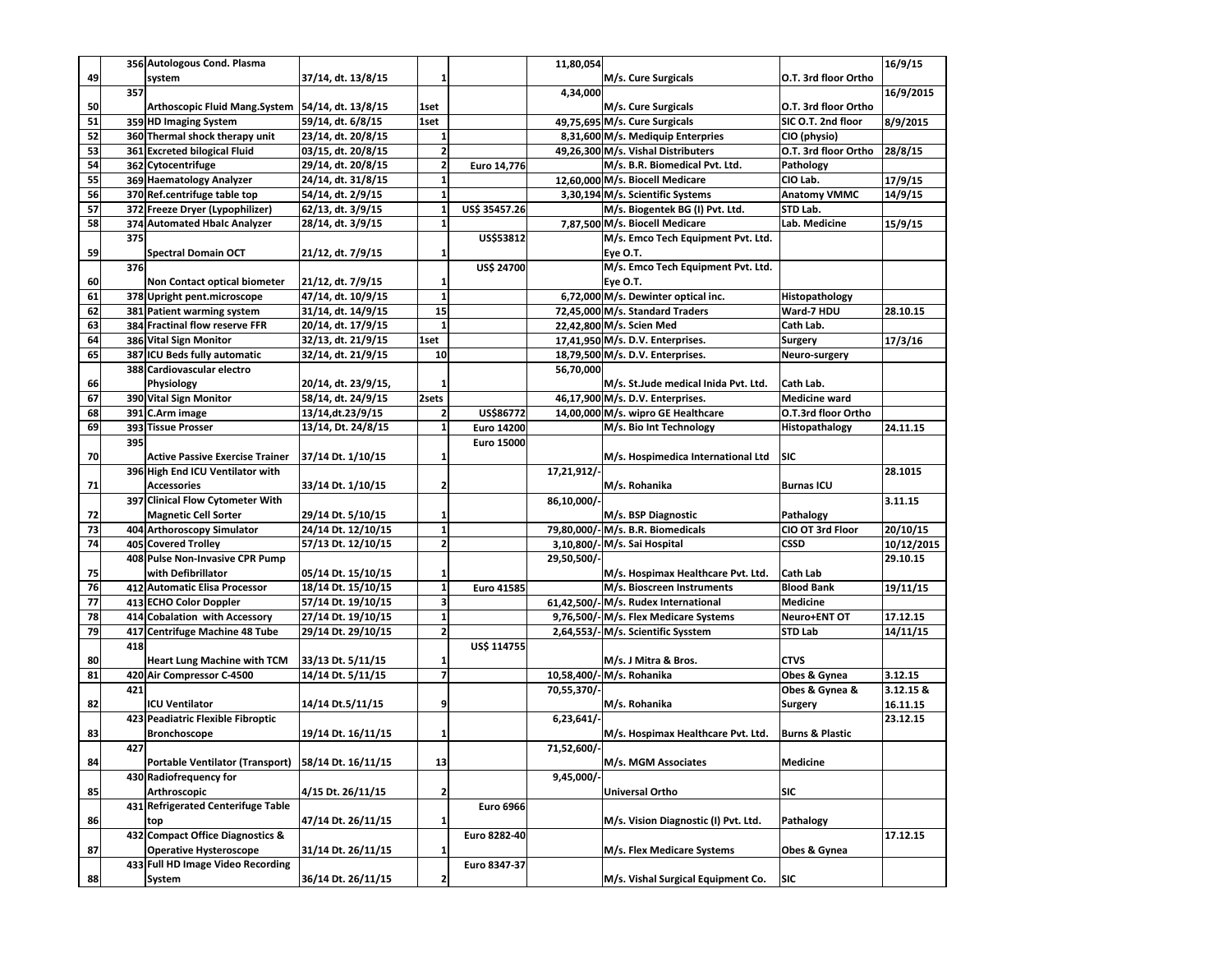| 89                |     | 434 Metabollic Analyzer                                | 30/14 Dt. 26/11/15 | 1                       | <b>Euro 31380</b> |             | M/s. Pukhya healthcare                              | <b>PMR</b>           |           |
|-------------------|-----|--------------------------------------------------------|--------------------|-------------------------|-------------------|-------------|-----------------------------------------------------|----------------------|-----------|
| 90                |     | 435 HD Imaging System                                  | 59/14 Dt. 30/11/15 | $\mathbf 1$             |                   |             | 49,75,695/- M/s. Cure Surgical                      | CIO                  |           |
|                   |     | 436 OT Integration & Data                              |                    |                         |                   | 73,50,000/  |                                                     |                      | 8/1/2016  |
| 91                |     | <b>Management System</b>                               | 38/14 Dt. 30/11/15 | 1                       |                   |             | M/s. Arogya International                           | Urology              |           |
|                   |     | 440 Fully Automated Clinical                           |                    |                         |                   | 21,00,000/  |                                                     |                      |           |
| 92                |     | <b>Chemistry Analyzer</b>                              | 59/13 Dt. 3/12/15  | 1                       |                   |             | M/s. South Delhi Pharma                             | <b>Biochemistry</b>  |           |
|                   |     | 441 Table Mounted Rectractor                           |                    |                         | US\$ 28560        |             |                                                     |                      |           |
| 93                |     | System                                                 | 38/14 Dt. 7/12/15  | 1                       |                   |             | M/s. Indian Surgical Equipment Co.                  | Urology              |           |
| 94                |     | 447 Arthroscopic HD Camera                             | 03/15 Dt. 10/12/15 |                         |                   |             | 29,70,692/- M/s. Cure Surgical                      | SIC                  | 11.12.15  |
|                   | 448 |                                                        |                    |                         | <b>Euro 49475</b> |             |                                                     |                      |           |
| 95                |     | OT Table                                               | 25/14 Dt. 10/12/15 |                         |                   |             | M/s. Hospimedica International Ltd                  | <b>ENT</b>           |           |
|                   |     | 449 Radiofrequncy Coablation                           |                    |                         |                   | 9,41,430/   |                                                     |                      |           |
| 96                |     | System                                                 | 43/14 Dt. 17/12/15 | 1                       |                   |             | M/s. Arogya International                           | CIO                  |           |
| 97                |     | 450 Low Temperature Sterilizer                         | 23/14 Dt. 17/12/15 | $\mathbf{1}$            | US\$ 50330        |             | M/s. Medex India                                    | CIO                  |           |
|                   |     | 451 Single Chip Camera With                            |                    |                         | <b>Euro 14190</b> |             |                                                     |                      |           |
|                   |     |                                                        |                    |                         |                   |             |                                                     | <b>ENT</b>           |           |
| 98                |     | <b>Monitor &amp; Recording Facility</b>                | 25/14 Dt. 17/12/15 | 4                       |                   |             | M/s. Pukhya healthcare                              |                      |           |
| 99                |     | 456 Dental OPG with CBCT                               | 18/12 Dt. 27/12/14 | $\mathbf 1$             | US \$112140       |             | M/s. Unicorn Denmart Pvt. Ltd.                      | Dental               | 11/7/2015 |
| 100               |     | 457 Instrument Washer                                  | 22/14 Dt. 11/1/16  | $\mathbf{1}$            | <b>Euro 27105</b> |             | M/s. Medex India                                    | <b>CSSD</b>          |           |
|                   |     | 458 Automated Biological Liquid                        |                    |                         |                   | 49,26,300/  |                                                     |                      | 1/2/2016  |
| 101               |     | <b>Aspirator Disinfector</b>                           | 01/15 Dt. 7/1/16   | 2                       |                   |             | M/s. Vishal Distributers                            | Neuro/ENT OT         |           |
| 102               |     | 460 ICU Beds Hill Room 900                             | 34/15 Dt. 11/1/16  | 6                       | <b>US\$ 17608</b> |             | M/s. Rohanika Electronics                           | <b>SIC</b>           |           |
| $\frac{103}{2}$   |     | 461 ACL/PCL Reconstruction Set                         | 04/15 Dt.11/1/16   | $\mathbf 1$             |                   |             | 8,01,587 Vishal Surgical Equipment                  | SIC                  |           |
| 104               |     | 462 Pure Tone Adiometer                                | 04/15 Dt. 7/1/16   | $\mathbf 1$             |                   |             | 4,46,250 M/s. Rohit Surgical Pvt. Ltd.              | ENT                  |           |
| 105               |     | 469 Lyophlizer                                         | 67/13 Dt. 14/1/16  | $\mathbf 1$             | US\$ 31732        |             | M/s. Biogentek BG (I) Pvt. Ltd.                     | Microbiology         |           |
|                   |     | 470 Refrigerated Centerifuge Table                     |                    |                         | <b>Euro 3250</b>  |             |                                                     |                      |           |
| 106               |     | top                                                    | 84/11 Dt. 14/1/16  | 1                       |                   |             | M/s. Eppendort India Ltd.                           | <b>Biochemistry</b>  |           |
| 107               |     | 471 ECG Machine with Monitor                           | 08/13 Dt. 14/1/16  | 16                      | US\$ 16912        |             | M/s. Shivalik Inc.                                  | <b>Medicine</b>      |           |
| 108               |     | 477 TLD Reader                                         | 59/14 Dt. 1/2/16   | $\mathbf{1}$            |                   |             | 92.31.888/-M/s. Kshemin Consultant Pvt. Ltd.        | Radiotherapy         |           |
|                   |     | 478 Flow Cytometer Model BD FACS                       |                    |                         | <b>US\$ 50000</b> |             |                                                     |                      |           |
| 109               |     | Ш                                                      | 33/13 Dt. 1/2/16   | 1                       |                   |             | M/s. Becton Dickinson India Pvt. Ltd.   Heamatology |                      |           |
| 110               |     | 479 BIPAP System                                       | 10/15 Dt. 28/3/16  | 16                      |                   |             | 31,75,200/-M/s. MGM Associates                      | <b>Medicine</b>      |           |
| 111               |     | 480 Peadiatric Bronchoscope                            | 30/12 Dt. 1/2/16   | $\overline{\mathbf{1}}$ | <b>EURO 44218</b> |             | M/s. Eagle Medical Systems Pvt.                     | Peads. Surgery       |           |
| 112               |     | 481 Peadiatric Cystourethroscope                       | 30/12 Dt. 1/2/16   | 1                       | <b>EURO 32605</b> |             | M/s. Eagle Medical Systems Pvt.                     | Peads. Surgery       |           |
| 113               |     | 482 Portable Sleep Study System                        | 27/13 Dt. 4/2/16   | 2                       |                   |             | 9,33,636/-M/s. Advance Concept Solution             | Resp. Medicine       |           |
|                   |     |                                                        |                    |                         |                   |             |                                                     |                      |           |
| 114               |     | 483 Lancet (Molecular Resonance                        |                    |                         |                   | 48,93,900/  |                                                     |                      | 29/2/16   |
|                   |     |                                                        |                    | 1                       |                   |             |                                                     |                      |           |
|                   |     | Generator)                                             | 03/15 Dt. 4/2/16   |                         | <b>EURO 32525</b> |             | M/s. Vishal Distributers                            | Surgery              |           |
|                   |     | 486 Microlaryngcal Instruments                         |                    |                         |                   |             |                                                     |                      |           |
| 115               |     | <b>Both Adult &amp; Peadiatric</b>                     | 26/14 Dt. 8/2/16   | 1                       |                   |             | M/s. Vishal Surgical Equipment Co.                  | ENT                  |           |
| $\frac{116}{116}$ |     | 495 Molecular Diathermy                                | 11/15 Dt. 18/2/16  | $\mathbf{1}$            |                   |             | 48,93,900/-M/s. Vishal Distributers                 | <b>Neuro Surgery</b> | 2/3/2016  |
|                   |     | R/6 /14 Microtome for Cutting                          |                    |                         |                   | 13,53,500/  |                                                     |                      |           |
| 117               |     | <b>Undecalcified bone Section</b>                      | 23/14 Dt. 22/2/16  | 1                       |                   |             | M/s. Unimeditrek Pvt. Ltd.                          | <b>CIO</b>           |           |
| 118               |     | 15 Arthroscopic 70 degree                              | 04/15 Dt. 25/2/16  | $\overline{\mathbf{2}}$ |                   |             | 3,61,200/- M/s. Universal Ortho                     | SIC                  |           |
|                   | 17  |                                                        |                    |                         | US\$ 142000       |             |                                                     |                      |           |
|                   |     | 4D (Live 3D) Echocardiography                          |                    |                         |                   |             |                                                     |                      |           |
| 119               |     | <b>Color Doppler System</b>                            | 33/13 Dt. 29/2/16  | 1                       |                   |             | M/s. Philips India Ltd.                             | Cardiology           |           |
|                   |     | 19 High Temerature Steam                               |                    |                         |                   | 7,31,850/   |                                                     |                      | 9/3/2016  |
| 120               |     | <b>Disinfection System</b>                             | 20/15 Dt. 3/3/16   | $\mathbf{1}$            |                   |             | M/s. Faith Biotech Pvt. Ltd.                        | Urology              |           |
|                   |     | 20 Radio Frequency Ablation                            |                    |                         |                   | 47,51,250/- |                                                     |                      | 9/3/2016  |
| 121               |     | System                                                 | 20/15 Dt. 3/3/16   | $\mathbf 1$             |                   |             | M/s. Faith Biotech Pvt. Ltd.                        | <b>Urology</b>       |           |
|                   |     | 21 Mixed Oxidant Generation                            |                    |                         |                   | 12,14,850/  |                                                     |                      | 9/3/2016  |
| 122               |     | System                                                 | 20/15 Dt. 3/3/16   | 1                       |                   |             | M/s. Faith Innovation                               | <b>Urology</b>       |           |
|                   |     | 22 PAT-NON Invasive FDA Cleard                         |                    |                         |                   | 24,49,125/  |                                                     |                      | 10/3/2016 |
|                   |     | Device for Diagnosing of                               |                    |                         |                   |             |                                                     |                      |           |
| 123               |     | <b>Endothelial Dystfunction</b>                        | 26/13 Dt. 3/3/16   | 1                       |                   |             | M/s. Aimil Ltd.                                     | Resp. Medicine       |           |
| 124               |     | 23 Videl Stroboscope System with<br>Video Laryngoscope | 01/15 Dt. 3/3/16   | 1                       | <b>EURO 41290</b> |             | M/s. Pukhya Healthcare                              | <b>ENT</b>           |           |